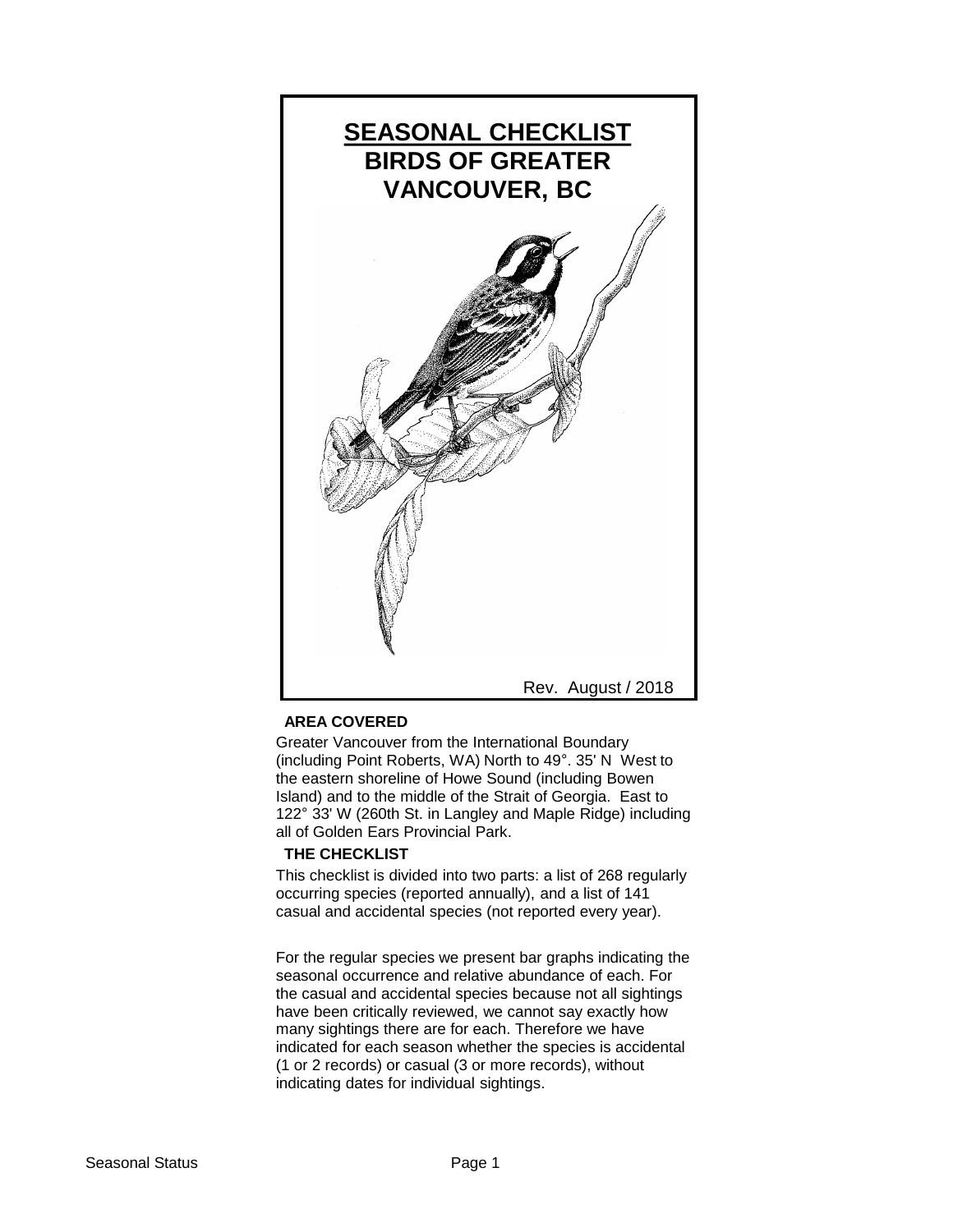Checklist Committee: Wayne Weber (chair), Brian Self, Ilya Povalyaev, and Larry Cowan.

Original Computer design by Tom Brown, Kyle Elliott & Rick Toochin. Modified 2018/08 by Larry Cowan.

Cover drawing of Black-throated Gray Warbler by Mark Wynja. Back cover drawing of Crested Myna by Glenn R. Ryder.

#### **REPORTING RARE BIRDS**

Please report sightings promptly of accidental, casual or out of season species by completing a **Rare Bird Report Form** available on the Nature Vancouver website at :

 **http://www.naturevancouver.ca/Main\_Birding**

Observers are also encouraged to report their sightings, rare, or otherwise to "eBird" (*http://ebird.org* ). Photos of rare birds can be "embedded" in a list submitted to eBird.

| Kev:    |                                             |
|---------|---------------------------------------------|
|         | <b>Common:</b> 25+ seen or heard daily      |
|         | Fairly common: 5-25 seen or heard daily     |
|         | Uncommon: 0-5 seen or heard daily           |
|         | Rare: 1-10 records per year                 |
|         | Casual: 2-20+ records; on average not       |
|         | seen every year; somewhat out of normal     |
|         | range.                                      |
| ⌒       | Accidental: single record; usually far      |
|         | outside normal range (1-4 days stay)        |
|         | Accidental: duration of stay (5+ days stay) |
| [ ] ]   | Introduced: species established for more    |
|         | than 10 years with an historically stable   |
|         | population.                                 |
| $\star$ | Known to nest in checklist area             |
|         |                                             |

| <b>Ducks, Geese, and Swans</b>  |   |   |   |   |  |   |   |  |  |
|---------------------------------|---|---|---|---|--|---|---|--|--|
|                                 | F | м | A | м |  | Α | S |  |  |
| Snow Goose                      |   |   |   |   |  |   |   |  |  |
| <b>Grtr White-fronted Goose</b> |   |   |   |   |  |   |   |  |  |
| <b>Brant</b>                    |   |   |   |   |  |   |   |  |  |
| <b>Cackling Goose</b>           |   |   |   |   |  |   |   |  |  |
| Canada Goose*                   |   |   |   |   |  |   |   |  |  |
| Mute Swan* [I]                  |   |   |   |   |  |   |   |  |  |
| <b>Trumpeter Swan</b>           |   |   |   |   |  |   |   |  |  |
| <b>Tundra Swan</b>              |   |   |   | O |  |   |   |  |  |
| Wood Duck*                      |   |   |   |   |  |   |   |  |  |
| Blue-winged Teal*               |   |   |   |   |  |   |   |  |  |
| Cinnamon Teal*                  |   |   |   |   |  |   |   |  |  |
| Northern Shoveler*              |   |   |   |   |  |   |   |  |  |
| Gadwall*                        |   |   |   |   |  |   |   |  |  |
| Eurasian Wigeon                 |   |   |   |   |  |   |   |  |  |
| American Wigeon*                |   |   |   |   |  |   |   |  |  |
| Mallard*                        |   |   |   |   |  |   |   |  |  |
|                                 |   |   |   |   |  |   |   |  |  |

#### **Ducks, Geese, and Swans**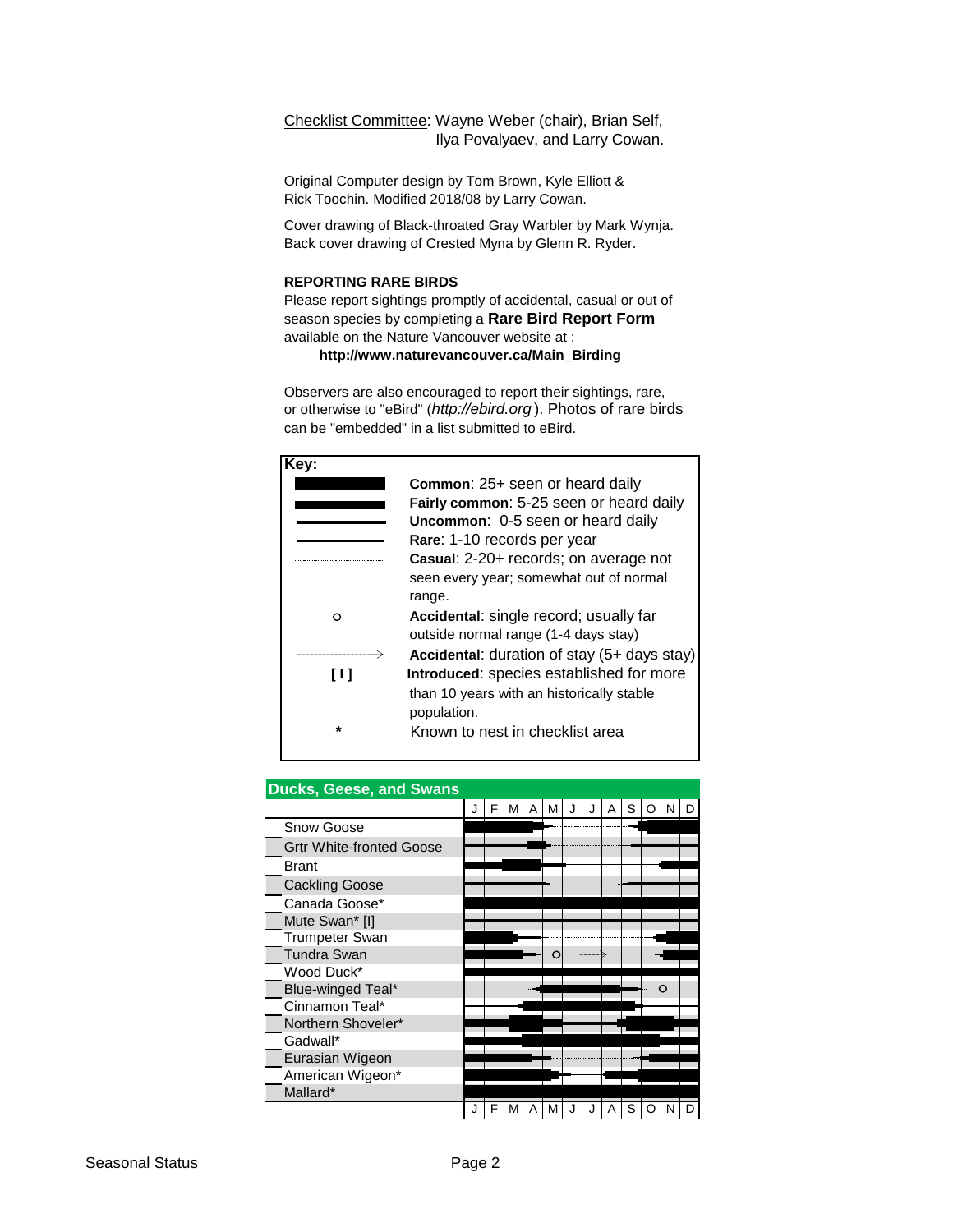|                                     |                     |   |   | F M A M J |   | J |   |   | A   S   O   N   D |   |   |
|-------------------------------------|---------------------|---|---|-----------|---|---|---|---|-------------------|---|---|
| Northern Pintail*                   |                     |   |   |           |   |   |   |   |                   |   |   |
| Green-winged Teal*                  |                     |   |   |           |   |   |   |   |                   |   |   |
| Canvasback                          |                     |   |   |           |   |   |   |   |                   |   |   |
| Redhead                             |                     |   |   |           |   |   |   |   |                   |   |   |
| Ring-necked Duck*                   |                     |   |   |           |   |   |   |   |                   |   |   |
| <b>Greater Scaup</b>                |                     |   |   |           |   |   |   |   |                   |   |   |
| Lesser Scaup                        |                     |   |   |           |   |   |   |   |                   |   |   |
| Harlequin Duck*                     |                     |   |   |           |   |   |   |   |                   |   |   |
| Surf Scoter                         |                     |   |   |           |   |   |   |   |                   |   |   |
| White-winged Scoter                 |                     |   |   |           |   |   |   |   |                   |   |   |
| <b>Black Scoter</b>                 |                     |   |   |           |   |   |   |   |                   |   |   |
| Long-tailed Duck                    |                     |   |   |           |   |   |   |   |                   |   |   |
| <b>Bufflehead</b>                   |                     |   |   |           |   |   |   |   |                   |   |   |
| <b>Common Goldeneye</b>             |                     |   |   |           |   |   |   |   |                   |   |   |
| <b>Barrow's Goldeneye</b>           |                     |   |   |           |   |   |   |   |                   |   |   |
| Hooded Merganser*                   |                     |   |   |           |   |   |   |   |                   |   |   |
| Ruddy Duck*                         |                     |   |   |           |   |   |   |   |                   |   |   |
| Red-breasted Merganser              |                     |   |   |           |   |   |   |   |                   |   |   |
| Common Merganser*                   |                     |   |   |           |   |   |   |   |                   |   |   |
| <b>Pheasants, Grouse and Allies</b> |                     |   |   |           |   |   |   |   |                   |   |   |
| Ring-necked Pheasant* [I]           |                     |   |   |           |   |   |   |   |                   |   |   |
| Ruffed Grouse*                      |                     |   |   |           |   |   |   |   |                   |   |   |
| Sooty Grouse*                       |                     |   |   |           |   |   |   |   |                   |   |   |
| <b>Grebes</b>                       |                     |   |   |           |   |   |   |   |                   |   |   |
| Pied-billed Grebe*                  |                     |   |   |           |   |   |   |   |                   |   |   |
| <b>Horned Grebe</b>                 |                     |   |   |           |   |   |   |   |                   |   |   |
| Red-necked Grebe                    |                     |   |   |           |   |   |   |   |                   |   |   |
| <b>Eared Grebe</b>                  |                     |   |   |           |   |   |   |   |                   |   |   |
| Western Grebe                       |                     |   |   |           |   |   |   |   |                   |   |   |
|                                     |                     |   |   |           |   |   |   |   |                   |   |   |
| <b>Clark's Grebe</b>                |                     |   |   |           |   |   |   |   |                   |   |   |
| <b>Pigeons and Doves</b>            |                     |   |   |           |   |   |   |   |                   |   |   |
|                                     |                     | M | А | м         | J |   | Α | S | O                 | N | D |
| Rock Pigeon* [I]                    |                     |   |   |           |   |   |   |   |                   |   |   |
| Band-tailed Pigeon*                 |                     |   |   |           |   |   |   |   |                   |   |   |
| Eurasian Collared-Dove*[I]          |                     |   |   |           |   |   |   |   |                   |   |   |
| Mourning Dove*                      |                     |   |   |           |   |   |   |   |                   |   |   |
| <b>Nightjars</b>                    |                     |   |   |           |   |   |   |   |                   |   |   |
| Common Nighthawk*                   |                     |   |   |           |   |   |   |   |                   |   |   |
| <b>Swifts</b>                       |                     |   |   |           |   |   |   |   |                   |   |   |
| <b>Black Swift</b>                  |                     |   |   |           |   |   |   |   |                   |   |   |
| Vaux's Swift*                       |                     |   |   |           |   |   |   |   |                   |   |   |
| <b>Hummingbirds</b>                 |                     |   |   |           |   |   |   |   |                   |   |   |
| Anna's Hummingbird*                 |                     |   |   |           |   |   |   |   |                   |   |   |
| Rufous Hummingbird*                 |                     |   |   |           |   |   |   |   |                   |   |   |
| Calliope Hummingbird                |                     |   |   |           |   |   |   |   |                   |   |   |
| <b>Rails and Coots</b>              |                     |   |   |           |   |   |   |   |                   |   |   |
| Virginia Rail*                      |                     |   |   |           |   |   |   |   |                   |   |   |
| Sora*                               |                     |   |   |           |   |   |   |   |                   |   |   |
| American Coot*                      |                     |   |   |           |   |   |   |   |                   |   |   |
| <b>Cranes</b>                       |                     |   |   |           |   |   |   |   |                   |   |   |
| Sandhill Crane*                     |                     |   |   |           |   |   |   |   |                   |   |   |
| <b>Avocets</b>                      |                     |   |   |           |   |   |   |   |                   |   |   |
| American Avocet*                    |                     |   |   |           |   |   |   |   |                   |   |   |
| <b>Oystercatchers</b>               |                     |   |   |           |   |   |   |   |                   |   |   |
| Black Oystercatcher*                |                     |   |   |           |   |   |   |   |                   |   |   |
| <b>Plovers</b>                      |                     |   |   |           |   |   |   |   |                   |   |   |
| <b>Black-bellied Plover</b>         | $J$ $F$ $M$ $A$ $M$ |   |   |           |   |   | Α |   | $S$ O $N$ D       |   |   |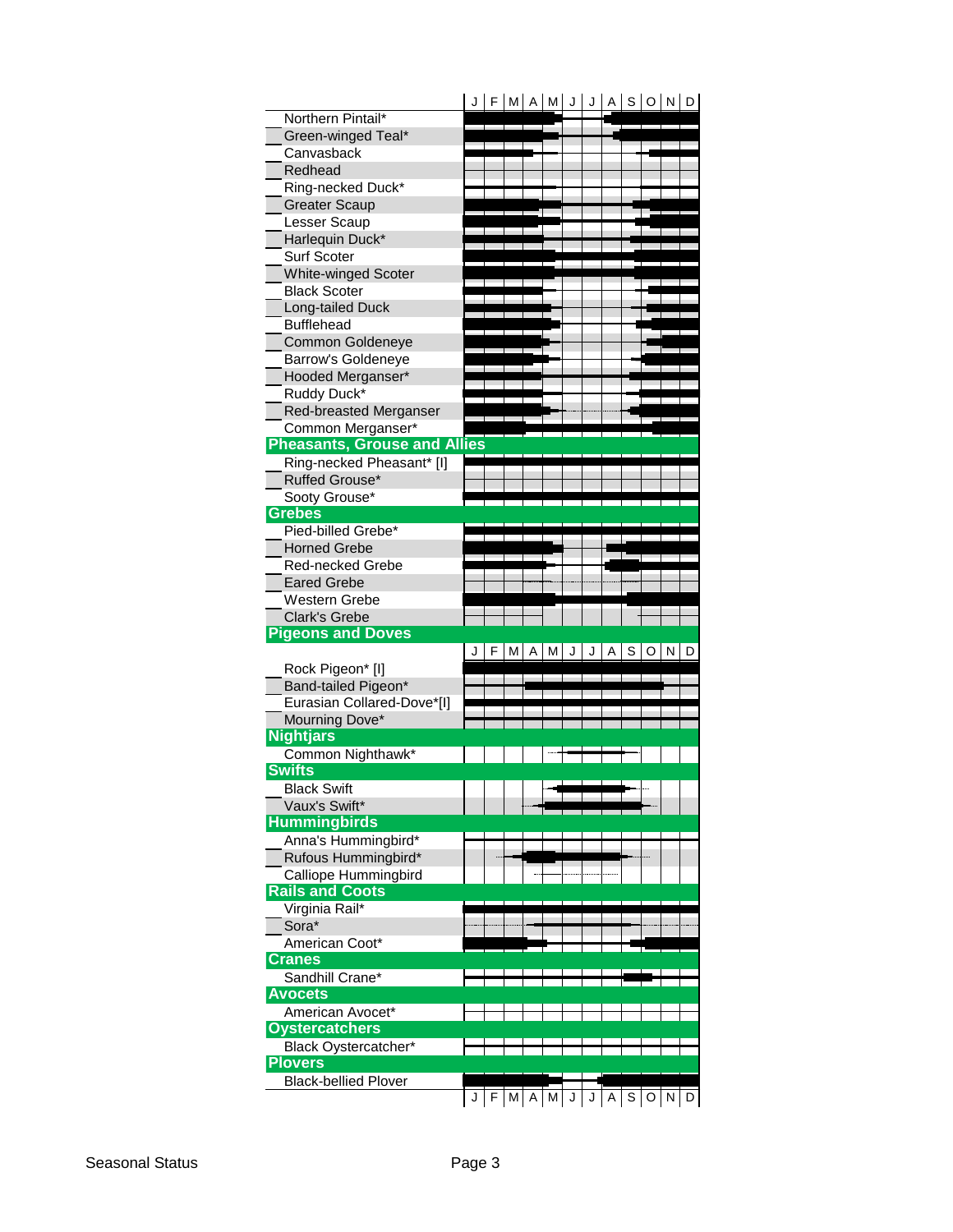|                                | J | F   | M |              | $A \mid M$      | J | J | A |   | s o     | N | D       |
|--------------------------------|---|-----|---|--------------|-----------------|---|---|---|---|---------|---|---------|
| American Golden-Plover         |   |     |   |              |                 |   |   |   |   |         |   |         |
| <b>Pacific Golden-Plover</b>   |   |     |   |              |                 |   |   |   |   |         |   |         |
| Semipalmated Plover*           |   |     |   |              |                 |   |   |   |   |         |   |         |
| Killdeer*                      |   |     |   |              |                 |   |   |   |   |         |   |         |
| <b>Sandpipers and Allies</b>   |   |     |   |              |                 |   |   |   |   |         |   |         |
| Whimbrel                       |   |     |   |              |                 |   |   |   |   |         |   |         |
| Long-billed Curlew             |   |     |   |              |                 |   |   |   |   |         |   |         |
| <b>Bar-tailed Godwit</b>       |   |     |   | C            |                 |   |   |   |   |         |   |         |
| <b>Hudsonian Godwit</b>        |   |     |   |              |                 |   |   |   |   |         |   |         |
| <b>Marbled Godwit</b>          |   |     |   |              |                 |   |   |   |   |         |   |         |
| <b>Ruddy Turnstone</b>         |   |     |   |              |                 |   |   |   |   |         |   |         |
| <b>Black Turnstone</b>         |   |     |   |              |                 |   |   |   |   |         |   |         |
| <b>Red Knot</b>                |   |     |   |              |                 |   |   |   |   |         |   |         |
| Surfbird                       |   |     |   |              |                 |   |   |   |   |         |   |         |
| <b>Ruff</b>                    |   |     |   | ⊰            |                 |   |   |   |   |         |   |         |
| Sharp-tailed Sandpiper         |   |     |   |              |                 |   |   |   |   |         |   |         |
| <b>Stilt Sandpiper</b>         |   |     |   |              |                 |   |   |   |   |         |   |         |
| Sanderling                     |   |     |   |              |                 |   |   |   |   |         |   |         |
| Dunlin                         |   |     |   |              |                 |   |   |   |   |         |   |         |
| Rock Sandpiper                 |   |     |   |              |                 |   |   | O |   |         |   |         |
| <b>Baird's Sandpiper</b>       |   |     |   |              |                 |   |   |   |   |         |   |         |
| Least Sandpiper                |   |     |   |              |                 |   |   |   |   |         |   |         |
| <b>Buff-breasted Sandpiper</b> |   |     |   |              |                 |   | သ |   |   |         |   |         |
| Pectoral Sandpiper             |   |     |   |              |                 |   |   |   |   |         |   | →       |
| Semipalmated Sandpiper         |   |     |   |              |                 |   |   |   |   |         |   |         |
| Western Sandpiper              |   |     |   |              |                 |   |   |   |   |         |   |         |
| <b>Short-billed Dowitcher</b>  |   |     |   |              |                 |   |   |   |   |         |   | O       |
|                                | J | F   | M | Α            | м               | J | J | A | S | O       | N | D       |
| Long-billed Dowitcher          |   |     |   |              |                 |   |   |   |   |         |   |         |
|                                |   |     |   |              |                 |   |   |   |   |         |   |         |
|                                |   |     |   |              |                 |   |   |   |   |         |   |         |
| Wilson's Snipe*                |   |     |   |              |                 |   |   |   |   |         |   |         |
| Wilson's Phalarope*            |   |     |   |              |                 |   |   |   |   |         |   |         |
| Red-necked Phalarope           | ⊃ |     |   | O            |                 |   |   |   |   |         |   |         |
| Spotted Sandpiper*             |   |     |   |              |                 |   |   |   |   |         |   |         |
| Solitary Sandpiper             |   |     |   |              |                 |   |   |   |   |         |   | $\circ$ |
| <b>Wandering Tattler</b>       |   |     |   |              |                 |   |   |   |   |         |   | $\circ$ |
| <b>Greater Yellowlegs</b>      |   |     |   |              |                 |   |   |   |   |         |   |         |
| Willet                         |   |     |   |              |                 |   |   |   |   |         |   |         |
| Lesser Yellowlegs              |   |     |   |              |                 |   |   |   |   |         |   |         |
| Jaegers                        |   |     |   |              |                 |   |   |   |   |         |   |         |
| Pomarine Jaeger                |   |     |   |              | bol o l obol——b |   |   |   |   |         |   |         |
| Parasitic Jaeger               | ⊃ |     |   |              |                 |   | O |   |   |         |   | ൕ       |
| <b>Auks</b>                    |   |     |   |              |                 |   |   |   |   |         |   |         |
| Common Murre                   |   |     |   |              |                 |   |   |   |   |         |   |         |
| Pigeon Guillemot*              |   |     |   |              |                 |   |   |   |   |         |   |         |
| Marbled Murrelet*              |   |     |   |              |                 |   |   |   |   |         |   |         |
| <b>Ancient Murrelet</b>        |   |     |   |              |                 |   |   |   |   |         |   |         |
| <b>Rhinoceros Auklet</b>       |   |     |   |              |                 |   |   |   |   |         |   |         |
| <b>Gulls and Terns</b>         |   |     |   |              |                 |   |   |   |   |         |   |         |
| Sabine's Gull                  |   |     |   |              |                 |   |   |   | 0 |         |   | ○∣○○    |
| <b>Bonaparte's Gull</b>        |   |     |   |              |                 |   |   |   |   |         |   |         |
| Franklin's Gull                |   |     |   |              |                 |   |   |   |   |         |   |         |
| Heermann's Gull                | ⇒ |     |   |              |                 |   |   |   |   |         |   | c       |
| Mew Gull                       |   | — I |   |              |                 |   |   |   |   |         |   |         |
| <b>Ring-billed Gull</b>        |   |     |   |              |                 |   |   |   |   |         |   |         |
| Western Gull                   |   |     |   |              |                 |   |   |   |   |         |   |         |
| California Gull                |   |     |   |              |                 |   |   |   |   |         |   |         |
| <b>Herring Gull</b>            |   |     |   |              |                 |   |   |   |   |         |   |         |
| <b>Iceland Gull</b>            | J | F   | M | $\mathsf{A}$ | M               | J | J | Α | S | $\circ$ | N | D       |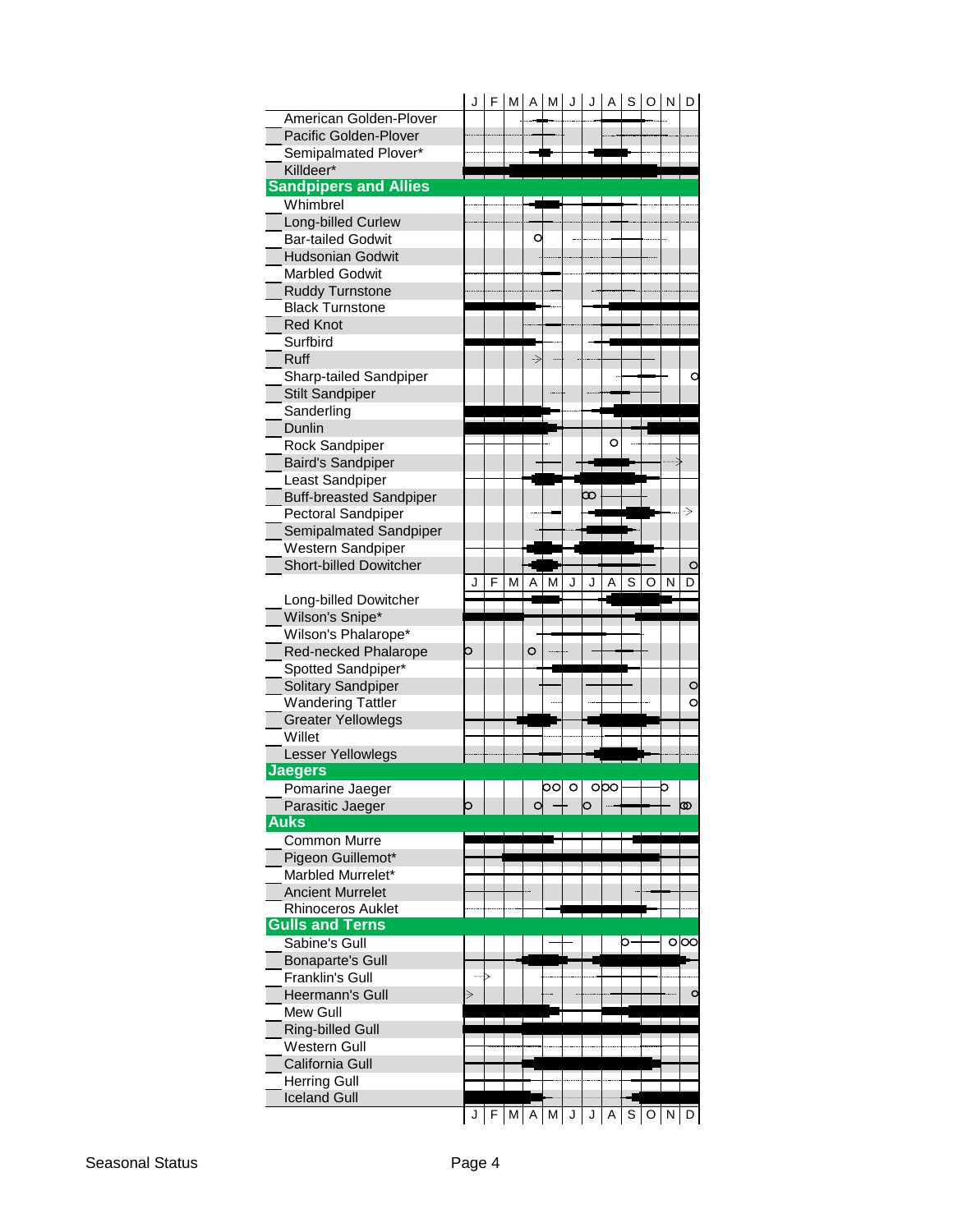|                                           | JI |   |   |    | F M A M    | IJ      | J       |              | $A \mid S$ | $\circ$ | $N$ D |   |
|-------------------------------------------|----|---|---|----|------------|---------|---------|--------------|------------|---------|-------|---|
| Glaucous-winged Gull*                     |    |   |   |    |            |         |         |              |            |         |       |   |
| <b>Glaucous Gull</b>                      |    |   |   |    |            |         |         | Оb           |            |         |       |   |
| Caspian Tern*                             |    |   |   |    |            |         |         |              |            |         | O     |   |
| <b>Common Tern</b>                        |    |   |   |    |            |         |         |              |            |         |       |   |
| Loons                                     |    |   |   |    |            |         |         |              |            |         |       |   |
| Red-throated Loon                         |    |   |   |    |            |         |         |              |            |         |       |   |
| Pacific Loon                              |    |   |   |    |            |         |         |              |            |         |       |   |
| Common Loon                               |    |   |   |    |            |         |         |              |            |         |       |   |
| <b>Yellow-billed Loon</b>                 |    |   |   |    |            |         |         |              |            |         |       |   |
| <b>Cormorants</b>                         |    |   |   |    |            |         |         |              |            |         |       |   |
|                                           |    |   |   |    |            |         |         |              |            |         |       |   |
| <b>Brandt's Cormorant</b>                 |    |   |   |    |            |         |         |              |            |         |       |   |
| Pelagic Cormorant*                        |    |   |   |    |            |         |         |              |            |         |       |   |
| Dbl-crested Cormorant*<br><b>Pelicans</b> |    |   |   |    |            |         |         |              |            |         |       |   |
|                                           |    |   |   |    |            |         |         |              |            |         |       |   |
| American White Pelican                    |    |   |   | >С |            |         |         |              |            |         |       |   |
| <b>Brown Pelican</b>                      |    |   | O |    |            |         |         |              |            |         |       |   |
| <b>Herons, Egrets, and Bittern</b>        |    |   |   |    |            |         |         |              |            |         |       |   |
| American Bittern*                         |    |   |   |    |            |         |         |              |            |         |       |   |
| Great Blue Heron*                         |    |   |   |    |            |         |         |              |            |         |       |   |
| <b>Great Egret</b>                        |    |   |   |    |            |         |         |              |            |         |       |   |
| <b>Cattle Egret</b>                       |    |   |   |    |            |         | $\circ$ |              |            |         |       |   |
| Green Heron*                              |    |   |   |    |            |         |         |              |            |         |       |   |
| Blk-crowned Night-Heron*                  |    |   |   |    |            |         |         |              |            |         |       |   |
| <b>Vultures</b>                           |    |   |   |    |            |         |         |              |            |         |       |   |
| <b>Turkey Vulture</b>                     |    |   |   |    |            |         |         |              |            |         |       |   |
| <b>Osprey</b>                             |    |   |   |    |            |         |         |              |            |         |       |   |
| Osprey*                                   |    |   |   |    |            |         |         |              |            |         |       |   |
| <b>Hawks and Eagles</b>                   |    |   |   |    |            |         |         |              |            |         |       |   |
|                                           |    | F | М | А  | М          | J       | J       | Α            | S          | O       | N     | D |
|                                           |    |   |   |    |            |         |         |              |            |         |       |   |
|                                           |    |   |   |    |            |         |         |              |            |         |       |   |
| Golden Eagle*                             |    |   |   |    |            |         |         |              |            |         |       |   |
| Northern Harrier*                         |    |   |   |    |            |         |         |              |            |         |       |   |
| Sharp-shinned Hawk*                       |    |   |   |    |            |         |         |              |            |         |       |   |
| Cooper's Hawk*                            |    |   |   |    |            |         |         |              |            |         |       |   |
| Northern Goshawk*                         |    |   |   |    |            |         |         |              |            |         |       |   |
| Bald Eagle*                               |    |   |   |    |            |         |         |              |            |         |       |   |
| Red-tailed Hawk*                          |    |   |   |    |            |         |         |              |            |         |       |   |
| Rough-legged Hawk                         |    |   |   |    |            | $\circ$ |         |              |            |         |       |   |
| <b>Barn Owl</b>                           |    |   |   |    |            |         |         |              |            |         |       |   |
| Barn Owl*                                 |    |   |   |    |            |         |         |              |            |         |       |   |
| <b>Owls</b>                               |    |   |   |    |            |         |         |              |            |         |       |   |
| Western Screech-Owl*                      |    |   |   |    |            |         |         |              |            |         |       |   |
| <b>Great Horned Owl*</b>                  |    |   |   |    |            |         |         |              |            |         |       |   |
| Snowy Owl                                 |    |   |   |    |            |         |         |              |            |         |       |   |
| Northern Pygmy-Owl*                       |    |   |   |    |            |         |         |              |            |         |       |   |
| Barred Owl*                               |    |   |   |    |            |         |         |              |            |         |       |   |
| Long-eared Owl*                           |    |   |   |    |            |         |         |              |            |         |       |   |
| Short-eared Owl*                          |    |   |   |    |            |         |         |              |            |         |       |   |
| Northern Saw-whet Owl*                    |    |   |   |    |            |         |         |              |            |         |       |   |
| <b>Kingfishers</b>                        |    |   |   |    |            |         |         |              |            |         |       |   |
| Belted Kingfisher*                        |    |   |   |    |            |         |         |              |            |         |       |   |
| <b>Woodpeckers</b>                        |    |   |   |    |            |         |         |              |            |         |       |   |
| Red-naped Sapsucker                       |    |   |   |    |            |         |         |              |            |         |       |   |
|                                           |    |   |   |    |            |         |         |              |            |         |       |   |
| Red-breasted Sapsucker*                   |    |   |   |    |            |         |         |              |            |         |       |   |
| Lewis' Woodpecker*                        |    |   |   |    |            |         |         |              |            |         |       |   |
| Downy Woodpecker*                         |    |   |   |    |            |         |         |              |            |         |       |   |
| Hairy Woodpecker*                         |    |   |   |    |            |         |         |              |            |         |       |   |
| Pileated Woodpecker*                      |    |   |   |    |            |         |         |              |            |         |       |   |
| Northern Flicker*                         | J  | F | M |    | $A \mid M$ | J       | J       | $\mathsf{A}$ | S          | $\circ$ | N D   |   |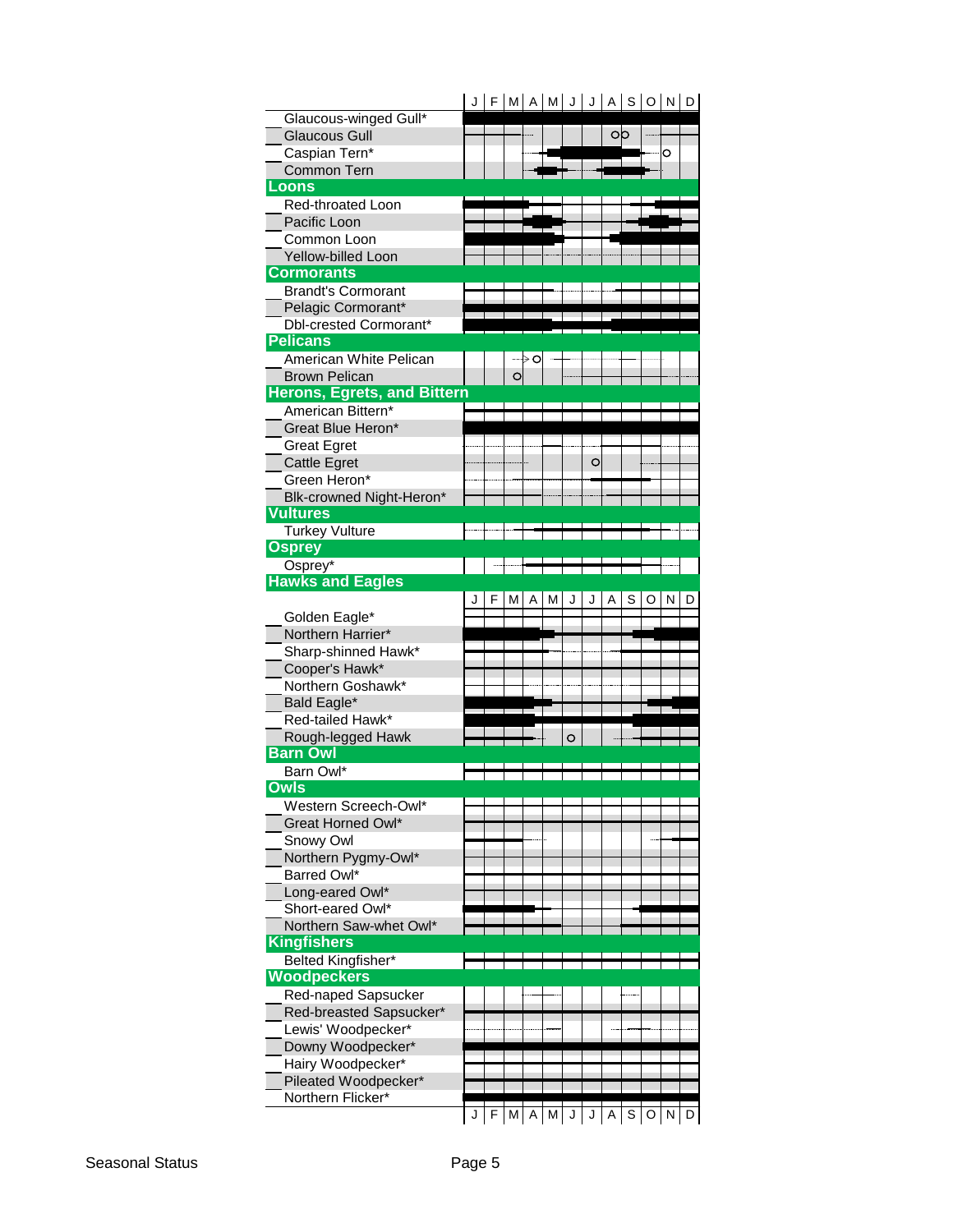|                                           | F | M |   | $A$   M | J |   |   | J   A   S   O |     | $N$ $D$    |   |
|-------------------------------------------|---|---|---|---------|---|---|---|---------------|-----|------------|---|
| <b>Falcons</b>                            |   |   |   |         |   |   |   |               |     |            |   |
| American Kestrel*                         |   |   |   |         |   |   |   |               |     |            |   |
| Merlin*                                   |   |   |   |         |   |   |   |               |     |            |   |
| Gyrfalcon                                 |   |   |   |         |   |   |   |               |     |            |   |
| Peregrine Falcon*                         |   |   |   |         |   |   |   |               |     |            |   |
| <b>Flycatchers</b>                        |   |   |   |         |   |   |   |               |     |            |   |
| Olive-sided Flycatcher*                   |   |   |   |         |   |   |   |               |     |            |   |
| Western Wood-Pewee*                       |   |   |   |         |   |   |   |               |     |            |   |
| Willow Flycatcher*                        |   |   |   |         |   |   |   |               |     |            |   |
| Least Flycatcher*                         |   |   |   |         |   |   |   |               |     |            |   |
| Hammond's Flycatcher*                     |   |   |   |         |   |   |   |               |     |            |   |
| Dusky Flycatcher                          |   |   |   |         |   |   |   |               |     |            |   |
| Pacific-slope Flycatcher*                 |   |   |   |         |   |   |   |               |     |            |   |
| Say's Phoebe                              |   |   |   |         |   |   |   |               |     |            |   |
| Ash-throated Flycatcher                   |   |   |   | O       |   |   |   |               |     |            |   |
| Western Kingbird*                         |   |   |   |         |   |   |   |               |     |            |   |
| Eastern Kingbird*                         |   |   |   |         |   |   |   |               |     |            |   |
| <b>Shrikes</b>                            |   |   |   |         |   |   |   |               |     |            |   |
|                                           |   |   |   |         |   |   |   |               |     |            |   |
| Northern Shrike                           |   |   |   |         |   |   |   |               |     |            |   |
| <b>Vireos</b>                             |   |   |   |         |   |   |   |               |     |            |   |
| Hutton's Vireo*                           |   |   |   |         |   |   |   |               |     |            |   |
| Cassin's Vireo*                           |   |   |   |         |   |   |   |               |     |            |   |
| Warbling Vireo*                           |   |   |   |         |   |   |   |               |     |            |   |
| Red-eyed Vireo*                           |   |   |   |         |   |   |   |               |     |            |   |
| <b>Crows and Jays</b>                     |   |   |   |         |   |   |   |               |     |            |   |
| Canada Jay*                               |   |   |   |         |   |   |   |               |     |            |   |
| Steller's Jay*                            |   |   |   |         |   |   |   |               |     |            |   |
| <b>Blue Jay</b>                           |   |   |   |         |   |   |   |               |     |            |   |
| Northwestern Crow*                        |   |   |   |         |   |   |   |               |     |            |   |
| Common Raven*                             |   |   |   |         |   |   |   |               |     |            |   |
|                                           |   |   |   |         |   |   |   |               |     |            |   |
|                                           |   | М | A | м       | J | J | A | S             | O   | N          | D |
| <b>Larks</b>                              |   |   |   |         |   |   |   |               |     |            |   |
| Horned Lark*                              |   |   |   |         |   |   |   |               |     |            |   |
| <b>Swallows</b>                           |   |   |   |         |   |   |   |               |     |            |   |
|                                           |   |   |   |         |   |   |   |               |     | O          |   |
| N Rough-winged Swallow*<br>Purple Martin* |   |   |   |         |   |   |   |               |     |            |   |
|                                           |   |   |   |         |   |   |   |               |     |            | O |
| Tree Swallow*                             |   |   |   |         |   |   |   |               | C   |            |   |
| Violet-green Swallow*                     |   |   |   |         |   |   |   |               |     |            |   |
| Bank Swallow*                             |   |   |   |         |   |   |   |               |     |            |   |
| Barn Swallow*                             |   |   |   |         |   |   |   |               |     |            |   |
| Cliff Swallow*                            |   |   |   |         |   |   |   |               |     |            |   |
| <b>Chickadees</b>                         |   |   |   |         |   |   |   |               |     |            |   |
| Black-capped Chickadee*                   |   |   |   |         |   |   |   |               |     |            |   |
| <b>Mountain Chickadee</b>                 |   |   |   |         |   |   |   |               |     |            |   |
| Chestnut-bkd Chickadee*                   |   |   |   |         |   |   |   |               |     |            |   |
| <b>Bushtits</b>                           |   |   |   |         |   |   |   |               |     |            |   |
| Bushtit*                                  |   |   |   |         |   |   |   |               |     |            |   |
| <b>Nuthatches</b>                         |   |   |   |         |   |   |   |               |     |            |   |
| Red-breasted Nuthatch*                    |   |   |   |         |   |   |   |               |     |            |   |
| <b>Treecreepers</b>                       |   |   |   |         |   |   |   |               |     |            |   |
| Brown Creeper*                            |   |   |   |         |   |   |   |               |     |            |   |
| Wrens                                     |   |   |   |         |   |   |   |               |     |            |   |
| House Wren*                               |   |   |   |         |   |   |   |               |     |            |   |
| Pacific Wren*                             |   |   |   |         |   |   |   |               |     |            |   |
| Marsh Wren*                               |   |   |   |         |   |   |   |               |     |            |   |
| Bewick's Wren*                            |   |   |   |         |   |   |   |               |     |            |   |
| <b>Dippers</b>                            |   |   |   |         |   |   |   |               |     |            |   |
| American Dipper*                          |   |   |   |         |   |   |   |               |     |            |   |
|                                           |   | M | A | M       | J | J | Α |               | S O | $N \mid D$ |   |

# $J \cup J = [M \cup J \cup J]$   $J \cup J \cup J$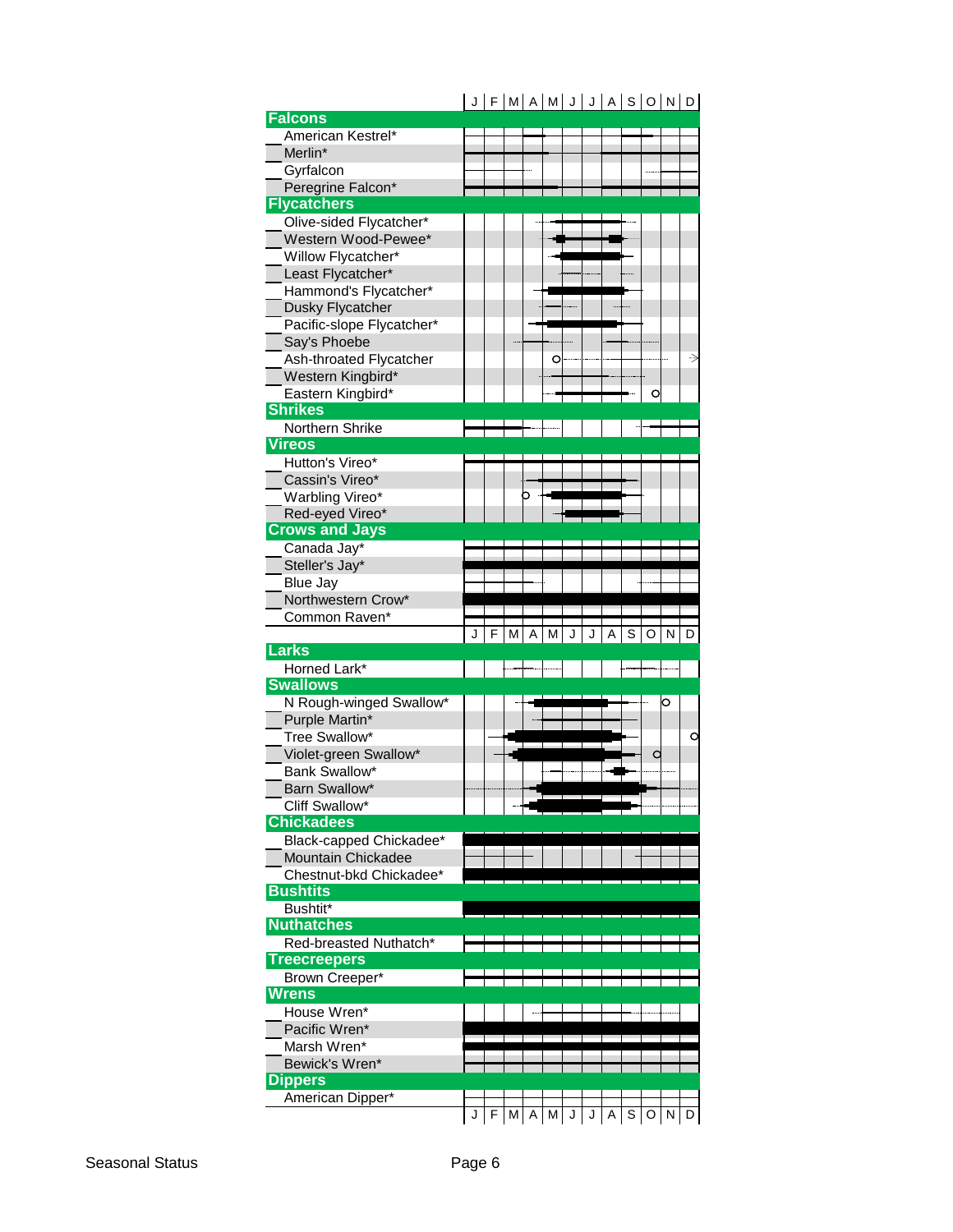|                                                 |   | F |   |   |   |   |   | M A M J J A S O N D |   |   |   |         |
|-------------------------------------------------|---|---|---|---|---|---|---|---------------------|---|---|---|---------|
| <b>Kinglets</b>                                 |   |   |   |   |   |   |   |                     |   |   |   |         |
| Golden-crowned Kinglet*                         |   |   |   |   |   |   |   |                     |   |   |   |         |
| Ruby-crowned Kinglet                            |   |   |   |   |   |   |   |                     |   |   |   |         |
| <b>Thrushes and Allies</b>                      |   |   |   |   |   |   |   |                     |   |   |   |         |
| <b>Mountain Bluebird</b>                        |   |   |   |   |   |   |   |                     |   |   |   |         |
| Townsend's Solitaire*                           |   |   |   |   |   |   |   |                     |   |   |   |         |
| Varied Thrush*                                  |   |   |   |   |   |   |   |                     |   |   |   |         |
| Swainson's Thrush*                              |   |   |   |   |   |   |   |                     |   |   |   | $\circ$ |
| Hermit Thrush*                                  |   |   |   |   |   |   |   |                     |   |   |   |         |
| American Robin*                                 |   |   |   |   |   |   |   |                     |   |   |   |         |
| <b>Mockingbirds and Catbirds</b>                |   |   |   |   |   |   |   |                     |   |   |   |         |
| Gray Catbird*                                   |   |   |   |   |   |   |   |                     |   |   |   |         |
| Northern Mockingbird                            |   |   |   |   |   |   |   |                     |   |   |   |         |
| <b>Starlings</b>                                |   |   |   |   |   |   |   |                     |   |   |   |         |
| European Starling* [I]                          |   |   |   |   |   |   |   |                     |   |   |   |         |
| <b>Pipits</b>                                   |   |   |   |   |   |   |   |                     |   |   |   |         |
| American Pipit*                                 |   |   |   |   |   |   |   |                     |   |   |   |         |
| <b>Waxwings</b>                                 |   |   |   |   |   |   |   |                     |   |   |   |         |
| Bohemian Waxwing*                               |   |   |   |   |   |   |   |                     |   |   |   |         |
| Cedar Waxwing*                                  |   |   |   |   |   |   |   |                     |   |   |   |         |
| <b>Finches, Grosbeaks, and Allies</b>           |   |   |   |   |   |   |   |                     |   |   |   |         |
| Evening Grosbeak*                               |   |   |   |   |   |   |   |                     |   |   |   |         |
| <b>Pine Grosbeak</b>                            |   |   |   |   |   |   |   |                     |   |   |   |         |
| Gray-crowned Rosy Finch                         |   |   |   |   |   |   |   |                     |   |   |   |         |
| House Finch*                                    |   |   |   |   |   |   |   |                     |   |   |   |         |
| Purple Finch*                                   |   |   |   |   |   |   |   |                     |   |   |   |         |
| <b>Common Redpoll</b>                           |   |   |   |   |   |   |   |                     |   |   |   |         |
| Red Crossbill*                                  |   |   |   |   |   |   |   |                     |   |   |   |         |
|                                                 |   |   |   |   |   |   |   |                     |   |   |   |         |
| White-winged Crossbill                          |   |   |   |   |   |   |   |                     |   |   |   |         |
| Pine Siskin*                                    |   |   |   |   |   |   |   |                     |   |   |   |         |
| American Goldfinch*                             |   |   |   |   |   |   |   |                     |   |   |   |         |
| <b>Longspurs and Snow Buntings</b>              |   |   |   |   |   |   |   |                     |   |   |   |         |
|                                                 |   | F | М | Α | М | J | J | Α                   | S | O | N | D       |
| Lapland Longspur                                |   |   |   |   |   |   | ר |                     |   |   |   |         |
| <b>Snow Bunting</b>                             |   |   |   |   |   |   |   |                     |   |   |   |         |
| <b>Sparrows</b>                                 |   |   |   |   |   |   |   |                     |   |   |   |         |
| Chipping Sparrow*                               | 0 |   |   |   |   |   |   |                     |   |   |   | O       |
| <b>Clay-colored Sparrow</b>                     |   |   |   |   |   |   |   |                     |   |   |   | $\geq$  |
| American Tree Sparrow                           |   |   |   |   |   |   |   |                     |   |   |   |         |
| Fox Sparrow*                                    |   |   |   |   |   |   |   |                     |   |   |   |         |
| Dark-eyed Junco*                                |   |   |   |   |   |   |   |                     |   |   |   |         |
| White-crowned Sparrow*                          |   |   |   |   |   |   |   |                     |   |   |   |         |
| Golden-crowned Sparrow*                         |   |   |   |   |   |   |   |                     |   |   |   |         |
| Harris' Sparrow                                 |   |   |   |   |   |   |   |                     |   |   |   |         |
| White-throated Sparrow                          |   |   |   |   |   |   |   |                     |   |   |   |         |
| <b>Vesper Sparrow</b>                           |   |   |   |   |   |   |   |                     |   |   |   |         |
| Savannah Sparrow*                               |   |   |   |   |   |   |   |                     |   |   |   |         |
| Song Sparrow*                                   |   |   |   |   |   |   |   |                     |   |   |   |         |
| Lincoln's Sparrow                               |   |   |   |   |   |   |   |                     |   |   |   |         |
| Swamp Sparrow                                   |   |   |   |   |   |   |   | φ                   |   |   |   |         |
| Spotted Towhee*                                 |   |   |   |   |   |   |   |                     |   |   |   |         |
| <b>Blackbirds, Orioles and Cowbirds</b>         |   |   |   |   |   |   |   |                     |   |   |   |         |
| Yellow-headed Blackbird*                        |   |   |   |   |   |   |   |                     |   |   |   |         |
| Western Meadowlark*                             |   |   |   |   |   |   |   |                     |   |   |   |         |
| Bullock's Oriole*                               | → |   |   |   |   |   |   |                     |   |   |   |         |
| Red-winged Blackbird*                           |   |   |   |   |   |   |   |                     |   |   |   |         |
| Brown-headed Cowbird*<br><b>Rusty Blackbird</b> |   |   |   |   |   |   |   |                     |   |   |   |         |

# Seasonal Status **Page 7**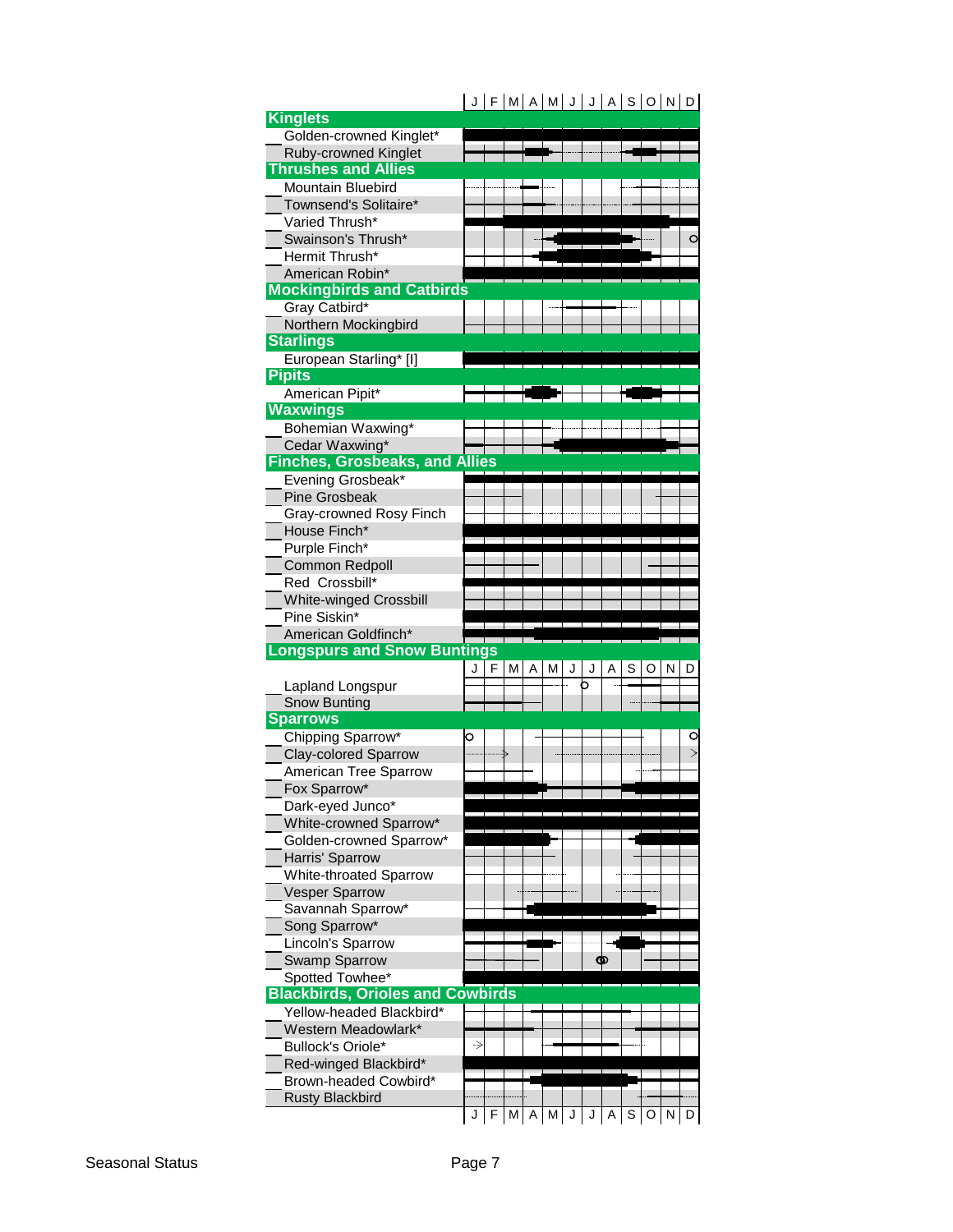|                                          |   |  |          |  |   |  |   | J F M A M J J A S O N D |   |
|------------------------------------------|---|--|----------|--|---|--|---|-------------------------|---|
| Brewer's Blackbird*                      |   |  |          |  |   |  |   |                         |   |
| <b>Warblers</b>                          |   |  |          |  |   |  |   |                         |   |
| Northern Waterthrush                     | ⇢ |  |          |  |   |  |   |                         |   |
| Orange-crowned Warbler*                  |   |  |          |  |   |  |   |                         |   |
| Nashville Warbler                        |   |  |          |  |   |  | O |                         |   |
| MacGillivray's Warbler*                  |   |  |          |  |   |  |   |                         |   |
| Common Yellowthroat*                     |   |  |          |  |   |  |   |                         |   |
| American Redstart*                       |   |  | $\Omega$ |  |   |  |   | $\alpha$                |   |
| Yellow Warbler*                          |   |  |          |  |   |  |   |                         |   |
| Palm Warbler                             |   |  |          |  | O |  |   |                         |   |
| Yellow-rumped Warbler*                   |   |  |          |  |   |  |   |                         |   |
| Blk-throated Gray Warbler*               |   |  |          |  |   |  |   |                         | Ω |
| Townsend's Warbler*                      |   |  |          |  |   |  |   |                         |   |
| Wilson's Warbler*                        |   |  |          |  |   |  |   |                         |   |
| <b>Tanagers, BH Grosbeak and Bunting</b> |   |  |          |  |   |  |   |                         |   |
| Western Tanager*                         |   |  |          |  |   |  |   |                         |   |
| Black-headed Grosbeak*                   |   |  |          |  |   |  |   |                         |   |
| Lazuli Bunting*                          |   |  |          |  |   |  |   |                         |   |
| <b>Old World Sparrows</b>                |   |  |          |  |   |  |   |                         |   |
| House Sparrow* [I]                       |   |  |          |  |   |  |   |                         |   |
|                                          |   |  |          |  |   |  |   |                         |   |

| <b>Casuals &amp; Accidentals</b>    | Winter | Spring | Summer | Autumn |
|-------------------------------------|--------|--------|--------|--------|
| <b>Ducks, Geese, and Swans</b>      |        |        |        |        |
| <b>Emperor Goose</b>                | ca     | ca     | acc    | ca     |
| Ross' Goose                         | ca     | ca     | -      | ca     |
| <b>Baikal Teal</b>                  | acc    |        |        | acc    |
| Garganey                            |        | acc    | acc    | acc    |
| <b>Tufted Duck</b>                  | ca     | ca     | ca     | ca     |
| King Eider                          | ca     | ca     | ca     | ca     |
| Common Eider                        | acc    | acc    | acc    | acc    |
| Smew                                | acc    | acc    |        |        |
| <b>Pheasants, Grouse and Allies</b> |        |        |        |        |
| Rock Ptarmigan                      | ca     | ۷      | acc    | ca     |
| White-tailed Ptarmigan              |        |        | acc    | ca     |
| <b>Pigeons and Doves</b>            |        |        |        |        |
| <b>Oriental Turtle-Dove</b>         | acc    |        | -      |        |
| <b>White-winged Dove</b>            |        |        |        | ca     |
| <b>Nightjars</b>                    |        |        |        |        |
| Lesser Nighthawk                    |        |        | acc    |        |
| <b>Common Poorwill</b>              |        |        |        | acc    |
| <b>Swifts</b>                       |        |        |        |        |
| <b>White-throated Swift</b>         |        |        |        | acc    |
| <b>Hummingbirds</b>                 |        |        |        |        |
| Ruby-throated Hummingbird           |        | acc    | acc    |        |
| Costa's Hummingbird                 | acc    | acc    | acc    | acc    |
| <b>Rails, Gallinules and Coots</b>  |        |        |        |        |
| Common Gallinule                    |        | acc    | acc    |        |
| <b>Yellow Rail</b>                  |        |        | acc    |        |
| <b>Stilts and Avocets</b>           |        |        |        |        |
| <b>Black-necked Stilt</b>           |        | ca     |        |        |
| <b>Plovers</b>                      |        |        |        |        |
| <b>Lesser Sand-Plover</b>           |        |        | acc    |        |
| <b>Snowy Plover</b>                 |        | acc    | ca     |        |
| <b>Piping Plover</b>                |        |        | acc    |        |
| <b>Sandpipers and Allies</b>        |        |        |        |        |
| <b>Upland Sandpiper</b>             |        | acc    | са     | ca     |
| <b>Bristle-thighed Curlew</b>       |        | acc    |        |        |
|                                     | Winter | Spring | Summer | Autumn |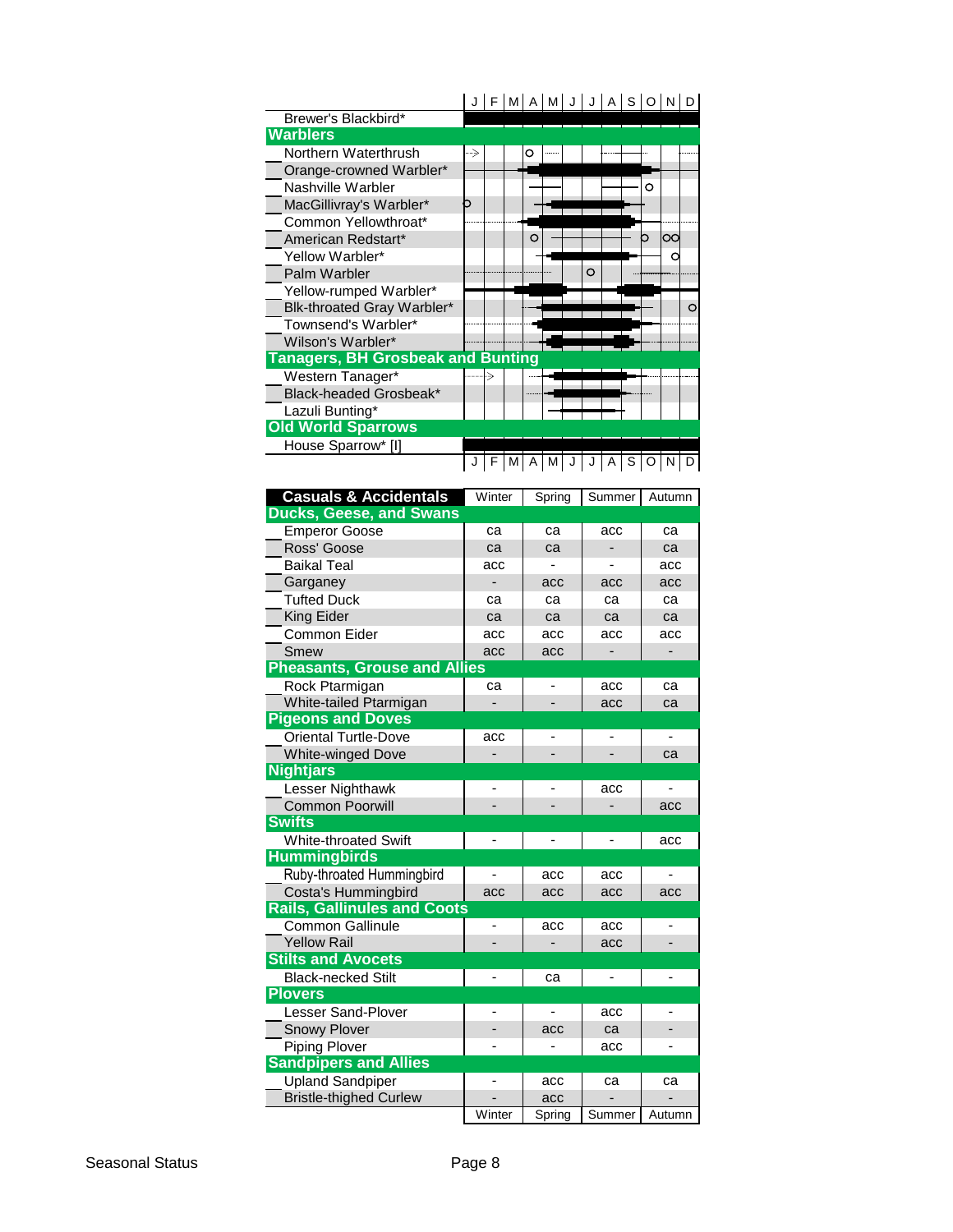|                                                     | Winter                   | Spring                       | Summer                   | Autumn                   |
|-----------------------------------------------------|--------------------------|------------------------------|--------------------------|--------------------------|
| <b>Far Eastern Curlew</b>                           |                          |                              |                          | acc                      |
| <b>Great Knot</b>                                   | acc                      |                              |                          | $\overline{\phantom{0}}$ |
| <b>Curlew Sandpiper</b>                             |                          |                              | acc                      | са                       |
| <b>Temminck's Stint</b>                             |                          |                              |                          | acc                      |
| Spoonbill Sandpiper                                 |                          |                              | acc                      |                          |
| <b>Red-necked Stint</b>                             | -                        | acc                          | ca                       | ca                       |
| <b>Little Stint</b>                                 |                          |                              | ca                       | ca                       |
| White-rumped Sandpiper                              |                          |                              | ca                       | ca                       |
| <b>Red Phalarope</b>                                | acc                      |                              | acc                      | ca                       |
| Spotted Redshank                                    |                          | acc                          |                          | acc                      |
| <b>Wood Sandpiper</b>                               |                          | $\overline{\phantom{a}}$     |                          | acc                      |
| <b>Skuas and Jaegers</b>                            |                          |                              |                          |                          |
| South Polar Skua                                    | ÷                        |                              |                          | ca                       |
| Long-tailed Jaeger                                  |                          | acc                          | acc                      | ca                       |
| <b>Auks</b>                                         |                          |                              |                          |                          |
| Cassin's Auklet                                     | acc                      | acc                          | ca                       | са                       |
| <b>Tufted Puffin</b>                                |                          |                              | acc                      | -                        |
| <b>Gulls and Terns</b>                              |                          |                              |                          |                          |
| <b>Black-legged Kittiwake</b>                       | ca                       | ca                           | ca                       | са                       |
| <b>Ivory Gull</b>                                   | acc                      | $\qquad \qquad \blacksquare$ | -                        |                          |
| <b>Black-headed Gull</b>                            | ca                       | ca                           | ca                       | са                       |
| <b>Little Gull</b>                                  | acc                      | ca                           | ca                       | ca                       |
| Laughing Gull                                       |                          |                              | acc                      |                          |
| Slaty-backed Gull                                   | ca                       | ca                           | ٠                        | са                       |
| Black Tern*                                         |                          | ca                           | ca                       | ca                       |
| <b>Arctic Tern</b>                                  |                          | ca                           | ca                       | ca                       |
| Forster's Tern                                      |                          |                              | ca                       | ca                       |
| <b>Elegant Tern</b>                                 | Winter                   |                              | ca<br>Summer             | acc                      |
|                                                     |                          |                              |                          | Autumn                   |
|                                                     |                          | Spring                       |                          |                          |
| <b>Storm-Petrels</b>                                |                          |                              |                          |                          |
| Fork-tailed Storm-Petrel                            | acc                      |                              | acc                      | ca                       |
| Leach's Storm-Petrel                                |                          |                              |                          | acc                      |
| <b>Fulmars and Shearwaters</b>                      |                          |                              | acc                      | acc                      |
| Northern Fulmar                                     | $\overline{\phantom{0}}$ |                              | -                        | са                       |
| Sooty Shearwater                                    |                          |                              |                          |                          |
| <b>Herons, Egrets, and Bittern</b><br>Least Bittern |                          |                              | acc                      |                          |
|                                                     |                          | ca                           |                          |                          |
| Snowy Egret<br><b>Ibises</b>                        |                          |                              |                          |                          |
|                                                     |                          |                              |                          | acc                      |
| White-faced Ibis<br><b>Hawks, Eagles, and Kites</b> |                          |                              |                          |                          |
| <b>White-tailed Kite</b>                            |                          | ca                           | acc                      |                          |
| <b>Broad-winged Hawk</b>                            |                          | acc                          | ۰                        | са                       |
| Swainson's Hawk                                     |                          | ca                           | са                       | acc                      |
| <b>Owls</b>                                         |                          |                              |                          |                          |
| <b>Flammulated Owl</b>                              | $\overline{\phantom{0}}$ | acc                          | $\overline{\phantom{0}}$ | -                        |
| Northern Hawk-Owl                                   | ca                       | ca                           | -                        | са                       |
| Burrowing Owl*                                      | са                       | ca                           | acc                      | са                       |
| Spotted Owl*                                        |                          |                              |                          | acc                      |
| <b>Great Gray Owl</b>                               | са                       | ca                           |                          | са                       |
| <b>Boreal Owl</b>                                   | acc                      | acc                          |                          | acc                      |
| Woodpeckers                                         |                          |                              |                          |                          |
| Williamson's Sapsucker                              |                          |                              | acc                      |                          |
| Yellow-bellied Sapsucker                            | ca                       | ca                           |                          | са                       |
| Acorn Woodpecker                                    |                          |                              | acc                      |                          |
| Am. 3-toed Woodpecker*                              | ca                       | ca                           | ca                       | са                       |
| <b>Blk-backed Woodpecker</b>                        | Winter                   | Spring                       | Summer                   | acc                      |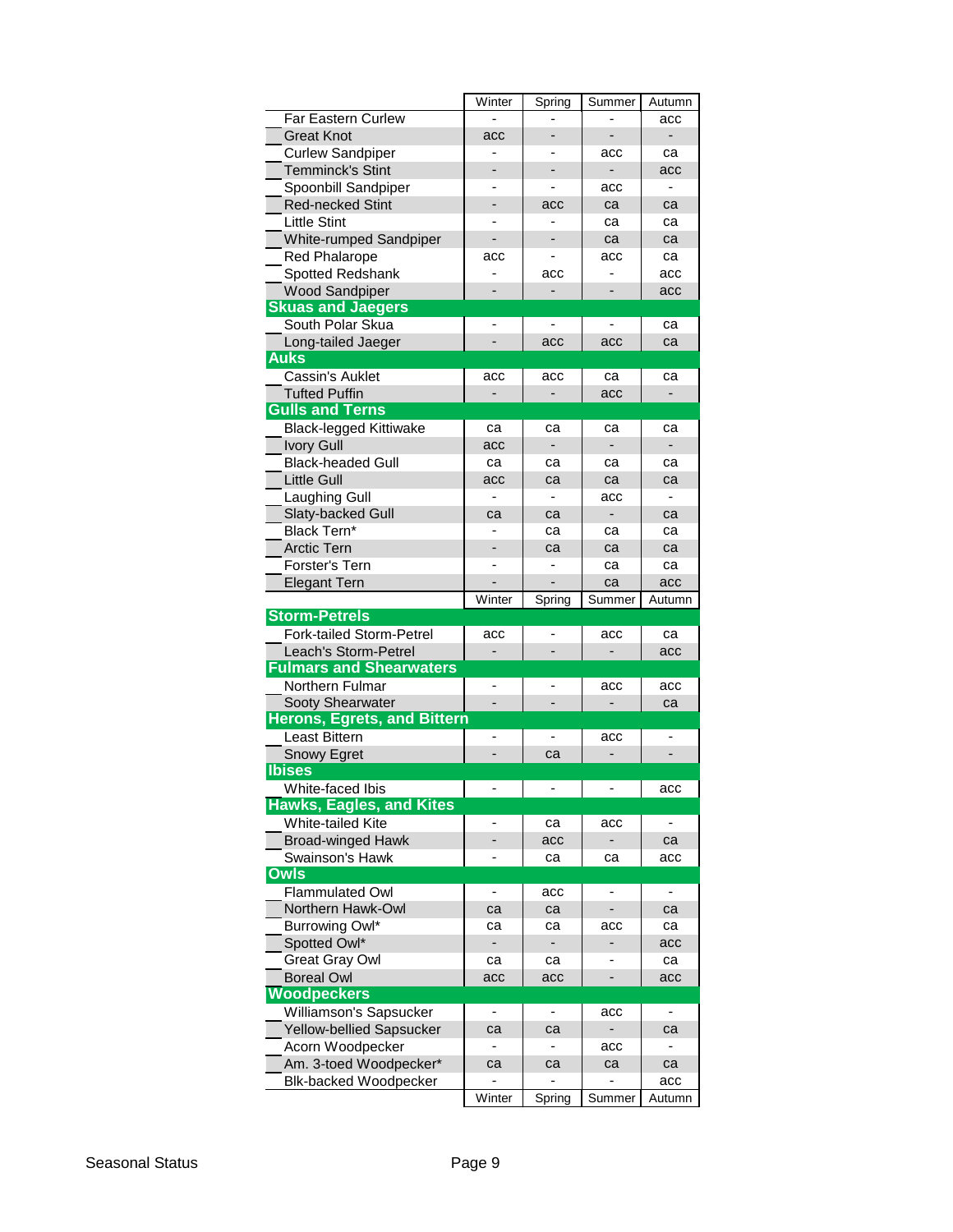|                                   | Winter                   | Spring                       | Summer                       | Autumn |
|-----------------------------------|--------------------------|------------------------------|------------------------------|--------|
| <b>Falcons</b>                    |                          |                              |                              |        |
| Prairie Falcon                    | ca                       | ca                           |                              | ca     |
| <b>Flycatchers</b>                |                          |                              |                              |        |
| Alder Flycatcher                  |                          | ÷,                           | ca                           | ä,     |
| <b>Black Phoebe</b>               |                          | acc                          | acc                          | acc    |
| Eastern Phoebe                    |                          | acc                          | acc                          |        |
| <b>Tropical Kingbird</b>          |                          |                              |                              | ca     |
| Scissor-tailed Flycatcher         |                          |                              | acc                          |        |
| <b>Shrikes</b>                    |                          |                              |                              |        |
| Loggerhead Shrike                 | ca                       | ca                           | $\qquad \qquad \blacksquare$ | ca     |
| <b>Vireos</b>                     |                          |                              |                              |        |
| Philadelphia Vireo                |                          |                              |                              | acc    |
| Yellow-green Vireo                |                          |                              |                              | acc    |
| <b>Crows, Jays, and Magpies</b>   |                          |                              |                              |        |
| California Scrub-Jay*             | ca                       | ca                           | ca                           | ca     |
| Black-billed Magpie*              | ca                       | ca                           | ca                           | ca     |
| <b>Clark's Nutcracker</b>         | acc                      | acc                          | acc                          | ca     |
| <b>Larks</b>                      |                          |                              |                              |        |
| Eurasian Skylark                  | acc                      |                              |                              |        |
| <b>Swallows</b>                   |                          |                              |                              |        |
| <b>Cave Swallow</b>               |                          |                              |                              | acc    |
| <b>Chickadees</b>                 |                          |                              |                              |        |
| <b>Boreal Chickadee</b>           | acc                      | -                            |                              | acc    |
| <b>Nuthatches</b>                 |                          |                              |                              |        |
| <b>White-breasted Nuthatch</b>    | ca                       | са                           | acc                          | са     |
| Pygmy Nuthatch                    |                          |                              |                              | ca     |
|                                   | Winter                   | Spring                       | Summer                       | Autumn |
| <b>Wrens</b>                      |                          |                              |                              |        |
| Rock Wren                         | ca                       | ca                           | acc                          | ca     |
| Sedge Wren                        |                          |                              |                              | acc    |
| <b>Gnatcatchers</b>               |                          |                              |                              |        |
| <b>Blue-gray Gnatcatcher</b>      | acc                      |                              | acc                          | acc    |
| <b>Old World Flycatchers</b>      |                          |                              |                              |        |
| <b>Red-flanked Bluetail</b>       | acc                      | ٠                            |                              |        |
| Northern Wheatear                 | -                        |                              | acc                          |        |
| <b>Thrushes and Allies</b>        |                          |                              |                              |        |
| Western Bluebird*                 | acc                      | acc                          | acc                          | acc    |
| Veery                             |                          | ca                           | ca                           |        |
| Fieldfare                         | acc                      |                              |                              |        |
| Dusky Thrush                      | acc                      | acc                          |                              |        |
| <b>Mockingbirds and Thrashers</b> |                          |                              |                              |        |
| <b>Brown Thrasher</b>             | acc                      | acc                          | acc                          | acc    |
| Sage Thrasher                     | acc                      | ca                           |                              | acc    |
| <b>Accentors</b>                  |                          |                              |                              |        |
| Siberian Accentor                 | acc                      | ۰                            | -                            | -      |
| <b>Wagtails and Pipits</b>        |                          |                              |                              |        |
| Eastern Yellow Wagtail            | -                        | $\qquad \qquad \blacksquare$ |                              | acc    |
| White Wagtail                     |                          | ca                           |                              | acc    |
| Red-throated Pipit                | acc                      |                              | acc                          | acc    |
| <b>Finches and Allies</b>         |                          |                              |                              |        |
| <b>Brambling</b>                  | са                       | acc                          |                              | ca     |
| Cassin's Finch                    | ca                       | ca                           |                              | ca     |
| <b>Hoary Redpoll</b>              | acc                      | acc                          |                              |        |
| Lesser Goldfinch                  | acc                      |                              |                              | acc    |
| ongspurs and Snow Buntings        |                          |                              |                              |        |
| Chestnut-collared Longspur        | $\overline{\phantom{0}}$ | ٠                            | acc                          |        |
| Smith's Longspur                  | $\overline{\phantom{0}}$ |                              | $\qquad \qquad \blacksquare$ | acc    |
| McCown's Longspur                 | acc                      |                              |                              |        |
|                                   |                          | Spring                       | Summer                       | Autumn |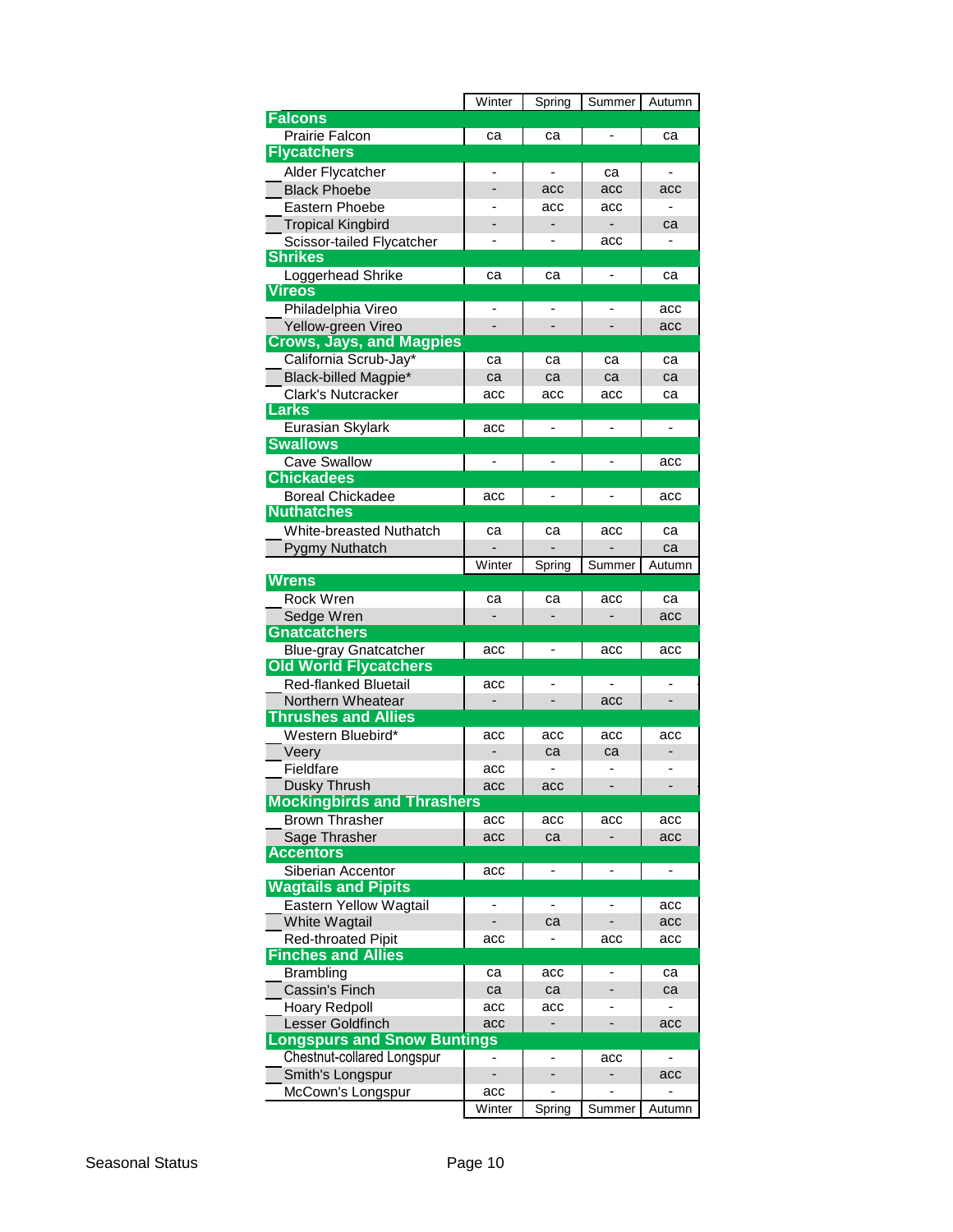|                                         | Winter | Spring | Summer                       | Autumn |
|-----------------------------------------|--------|--------|------------------------------|--------|
| McKay's Bunting                         | acc    |        |                              |        |
| <b>Sparrows</b>                         |        |        |                              |        |
| <b>Grasshopper Sparrow</b>              |        | acc    | acc                          | acc    |
| <b>Brewer's Sparrow</b>                 |        | ca     | ca                           | acc    |
| <b>Black-throated Sparrow</b>           |        | ca     | ca                           |        |
| <b>Lark Sparrow</b>                     |        | ca     | ca                           | acc    |
| Lark Bunting                            |        |        | acc                          | ca     |
| Sagebrush Sparrow                       |        | ca     |                              | acc    |
| Nelson's Sparrow                        |        |        | $\overline{a}$               | acc    |
| <b>Baird's Sparrow</b>                  |        |        | acc                          |        |
| <b>Green-tailed Towhee</b>              |        | acc    | acc                          |        |
| <b>Yellow-breasted Chat</b>             |        |        |                              |        |
| Yellow-breasted Chat                    | acc    | ca     | ca                           | acc    |
| <b>Blackbirds, Orioles and Grackles</b> |        |        |                              |        |
| <b>Bobolink</b>                         |        | ca     | ca                           | ca     |
| <b>Hooded Oriole</b>                    | acc    | acc    |                              | acc    |
| <b>Baltimore Oriole</b>                 |        |        | acc                          |        |
| Common Grackle                          | acc    | acc    | acc                          | acc    |
| <b>Great-tailed Grackle</b>             | acc    | acc    | acc                          | acc    |
| <b>Warblers</b>                         |        |        |                              |        |
| Ovenbird                                | ä,     | ca     | ca                           | ä,     |
| <b>Black-and-white Warbler</b>          | ca     | ca     | ca                           | ca     |
| Prothonotary Warbler                    |        |        |                              | acc    |
| <b>Tennessee Warbler</b>                | ca     | ca     | ca                           |        |
| <b>Hooded Warbler</b>                   |        |        | acc                          |        |
| Northern Parula                         |        | acc    | acc                          |        |
| Magnolia Warbler                        |        | acc    | ca                           | ca     |
|                                         | Winter | Spring | Summer                       | Autumn |
| <b>Chestnut-sided Warbler</b>           |        | acc    | ca                           | acc    |
| <b>Blackpoll Warbler</b>                |        | acc    | acc                          | ca     |
| <b>Black-throated Blue Warbler</b>      |        | acc    |                              |        |
| <b>Hermit Warbler</b>                   |        | ca     |                              |        |
| <b>Black-throated Green Warbler</b>     |        |        | acc                          |        |
| Canada Warbler                          |        | acc    |                              |        |
| <b>Painted Redstart</b>                 | acc    |        |                              | acc    |
| <b>Tanagers, Grosbeaks and Bunting</b>  |        |        |                              |        |
| Summer Tanager                          | acc    |        | $\overline{\phantom{0}}$     |        |
| <b>Rose-breasted Grosbeak</b>           | acc    | acc    | ca                           | ca     |
| Indigo Bunting                          |        |        | cа                           | acc    |
| <b>Painted Bunting</b>                  |        |        | $\qquad \qquad \blacksquare$ | acc    |
| Dickcissel                              |        | acc    |                              |        |
|                                         | Winter | Spring | Summer                       | Autumn |